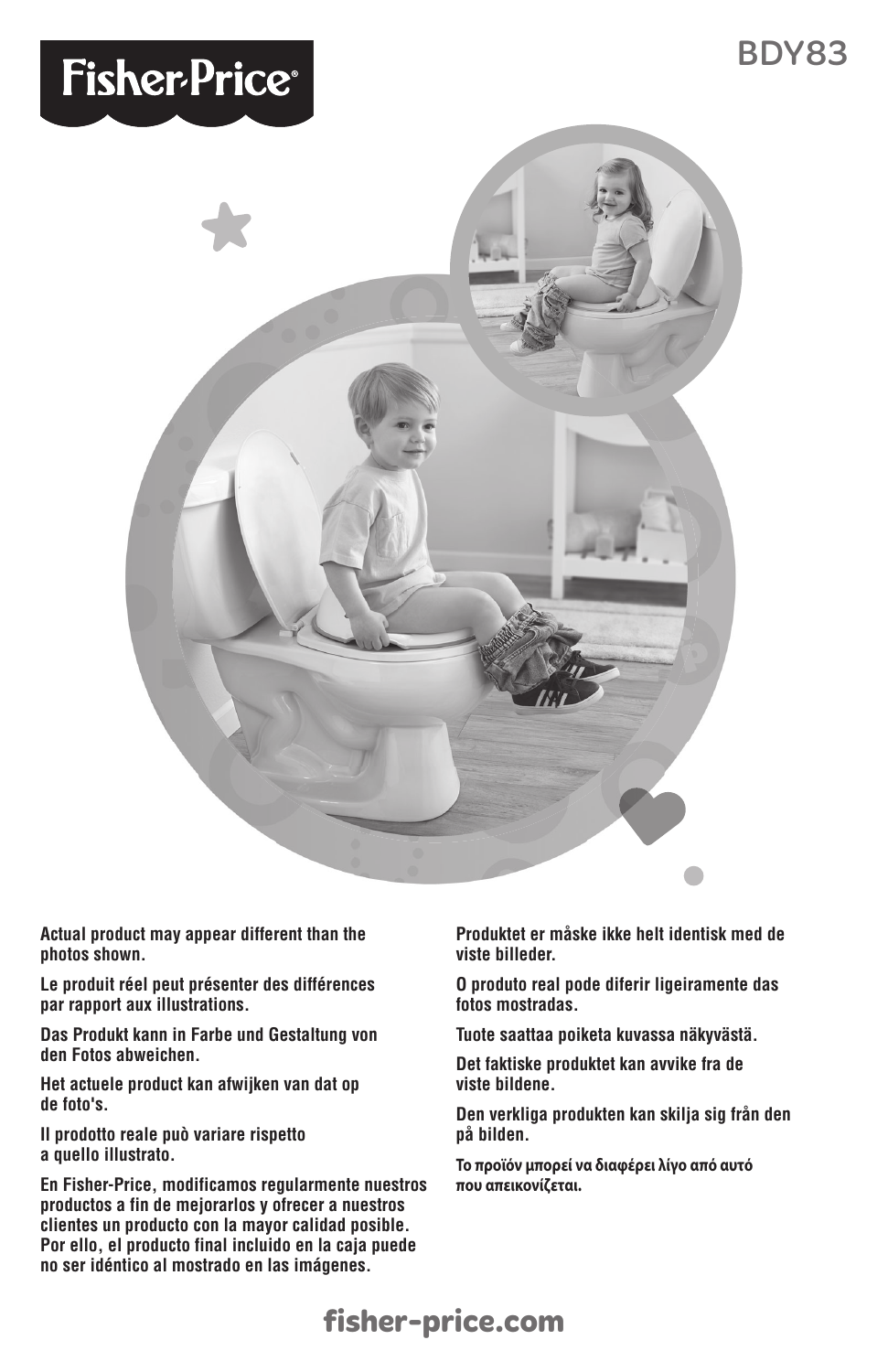

#### **GREAT BRITAIN**

Mattel UK Ltd, Vanwall Business Park, Maidenhead SL6 4UB. Helpline: 01628 500303; www.service.mattel.com/uk.

#### **FRANCE**

Mattel France, Parc de la Cerisaie, 1/3/5 allée des Fleurs, 94263 Fresnes Cedex. N° Cristal 0969 36 99 99 (Numéro non surtaxé) ou www.lesjouetsmattel.fr.

#### **DEUTSCHLAND**

Mattel GmbH, An der Trift 75, D-63303 Dreieich.

#### **ÖSTERREICH**

Mattel Ges.m.b.H., Campus 21, Liebermannstraße A01 404, A- 2345 Brunn/Gebirge.

#### **SCHWEIZ**

Mattel AG, Monbijoustrasse 68, CH-3000 Bern 23.

#### **NEDERLAND**

Mattel B.V., Postbus 576, 1180 AN Amstelveen, Nederland. Gratis nummer: 0800-262 88 35.

Mattel Europa B.V., Gondel 1, 1186 MJ Amstelveen, Nederland.

#### **BELGIË/BELGIQUE**

Mattel Belgium, Consumentenservice, Trade Mart Atomiumsquare, Bogota 202 - B 275, 1020 Brussels. Gratis nummer België: 0800-16 936; Gratis nummer Luxemburg: 800-22 784; Gratis nummer Nederland: 0800-262 88 35.

#### **ITALIA**

Mattel Italy Srl, Via Bracco, 6-MAC 6, 20159 Milano, Italy. Servizio assistenza clienti: Customersrv.italia@mattel.com - Numero verde 800 11 37 11.

#### **ESPAÑA**

Mattel España, S.A., Aribau 200. 08036 Barcelona. cservice.spain@mattel.com. Tel: 902203010; http://www.service.mattel.com/es.

#### **DANMARK**

K.E. Mathiasen A/S, Sintrupvej 12, DK-8220 Brabrand. Tel. +45 89 44 22 00

#### **NORGE**

Norstar AS, Pindsleveien 1, N-3221 Sandefjord. Tel. +47 33 48 74 10

#### **SUOMI**

Norstar OY AB, Suomalaistentie 7, FIN-02270 Espoo. Tel. +358 9 8190 530

#### **PORTUGAL**

Mattel Portugal Lda., Av. da República, nº 90/96, 2º andar Fracção 2, 1600-206 Lisboa. Tel. Número Verde: 800 10 10 71 - consumidor@mattel.com.

#### **SVERIGE**

Leksam AB, Brandsvigsgatan 6, S-262 73 Ängelholm. Tel. +46 431 44 41 00

#### **ΕΛΛΑΔΑ**

Mattel AEBE, Ελληνικού 2, 16777 Ελληνικό, Ελλάδα.

#### **AUSTRALIA**

Mattel Australia Pty. Ltd., 658 Church Street, Locked Bag #870, Richmond, Victoria 3121 Australia. Consumer Advisory Service 1300 135 312.

#### **NEW ZEALAND**

16-18 William Pickering Drive, Albany 1331, Auckland.

#### **ASIA**

Mattel East Asia Ltd, Room 503-09, North Tower, World Finance Centre, Harbour City, Tsimshatsui, HK, China.

#### **MALAYSIA**

Diimport & Diedarkan Oleh: Mattel SEA Ptd Ltd. (993532-P) Lot 13.5, 13th Floor, Menara Lien Hoe, Persiaran Tropicana Golf Country Resort, 47410 PJ. Malaysia. Tel: 03-78803817, Fax: 03-78803867.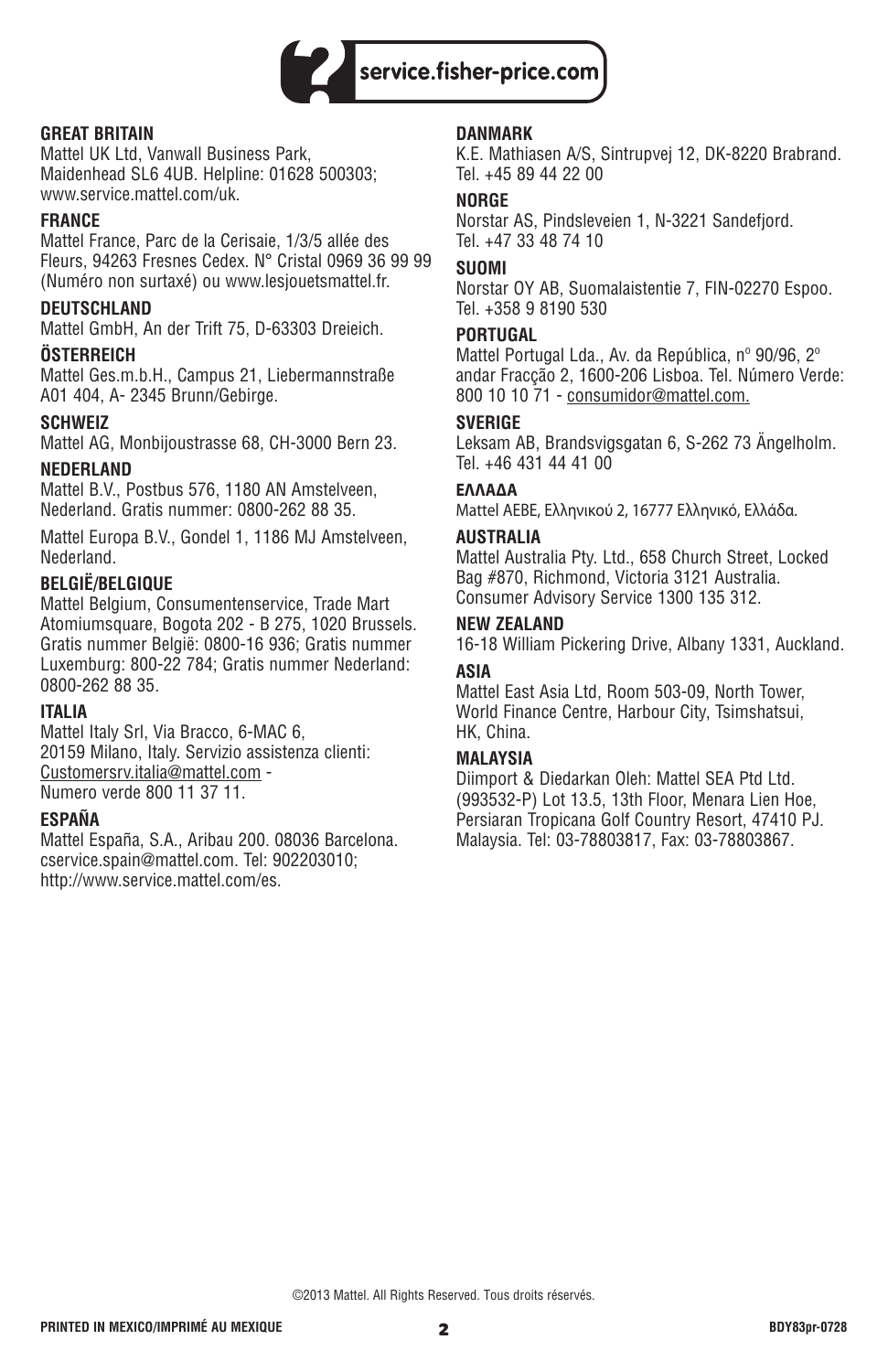### **Consumer Information Informations consommateurs Verbraucherinformation Consumenteninformatie Informazioni per l'acquirente Servicio de atención al consumidor Forbrugeroplysninger Informação ao consumidor Tietoa kuluttajille Forbrukerinformasjon Konsumentinformation Πληροφορίες προς τον Καταναλωτή**

**IMPORTANT!** Please keep these instructions for future reference, as they contain important information.

- Please read these instructions before assembly and use of this product.
- Adult assembly is required.
- Do not use this product on a padded toilet seat.

**IMPORTANT :** Conserver ce mode d'emploi pour s'y référer en cas de besoin car il contient des informations importantes.

- Merci de lire attentivement ce mode d'emploi avant d'assembler et d'utiliser ce produit.
- Assemblage par un adulte requis.
- Ne pas utiliser ce produit sur un siège de toilettes rembourré.

**WICHTIG!** Diese Anleitung bitte für Rückfragen und weitere spätere Verwendung aufbewahren. Sie enthält wichtige Informationen.

- Diese Anleitung bitte vor dem Zusammenbau und Gebrauch des Produkts durchlesen.
- Der Zusammenbau durch einen Erwachsenen ist erforderlich.
- Nicht auf einer gepolsterten Toilettenbrille benutzen.

**BELANGRIJK!** Bewaar deze gebruiksaanwijzing; kan later nog van pas komen.

- Lees deze gebruiksaanwijzing voordat u het product in elkaar gaat zetten en gebruiken.
- Moet door volwassene in elkaar worden gezet.
- Dit product niet op een beklede toiletbril gebruiken.

**IMPORTANTE!** Conservare queste istruzioni per un futuro riferimento. Contengono importanti informazioni.

- Leggere queste istruzioni prima del montaggio e uso del prodotto.
- Il prodotto deve essere montato da un adulto.
- Non usare il prodotto con tavolette da water imbottiti.

**¡IMPORTANTE!** Guardar estas instrucciones para futura referencia, ya que contienen información de importancia acerca de este producto.

- Recomendamos leer estas instrucciones antes de montar y utilizar el producto.
- Este producto debe ser montado por un adulto.
- No utilizar este producto sobre inodoros con asiento acolchado.

**VIGTIGT!** Denne brugsanvisning indeholder vigtige oplysninger og bør gemmes til senere brug.

- Læs brugsanvisningen, inden produktet samles og tages i brug.
- Produktet skal samles af en voksen.
- Produktet må ikke anvendes på et polstret toiletsæde.

**ATENÇÃO!** Guardar estas instruções para referência futura pois contêm informação importante.

- Por favor leia estas instruções antes de montar e usar o produto.
- Requer montagem por parte de um adulto.
- Não usar este produto sobre assentos de sanita acolchoados.

**TÄRKEÄÄ!** Säilytä käyttöohje vastaisen varalle, sillä siinä on tärkeää tietoa.

- Lue käyttöohje ennen tuotteen kokoamista ja käyttöönottoa.
- Kokoamiseen tarvitaan aikuista.
- Älä käytä tuotetta pehmustetulla WC-istuimella.

**VIKTIG!** Ta vare på disse instruksjonene for senere bruk. De inneholder viktig informasjon.

- Les bruksanvisningen før montering og bruk av dette produktet.
- Montering må utføres av en voksen.
- Må ikke brukes på polstrede toalettseter.

**VIKTIGT!** Spara de här anvisningarna, de innehåller viktig information.

- Läs de här anvisningarna innan du monterar och använder produkten.
- Montering ska utföras av en vuxen.
- Använd inte produkten på stoppade toalettsitsar.

**ΣΗΜΑΝΤΙΚΟ!** Κρατήστε αυτές τις οδηγίες για μελλοντική χρήση, καθώς περιέχουν σημαντικές πληροφορίες.

- Διαβάστε τις οδηγίες πριν τη συναρμολόγηση και τη χρήση του προϊόντος.
- Απαιτείται συναρμολόγηση από ενήλικα.
- Δε συνιστάται η χρήση του σε κάθισμα τουαλέτας με υφασμάτινο κάλυμμα.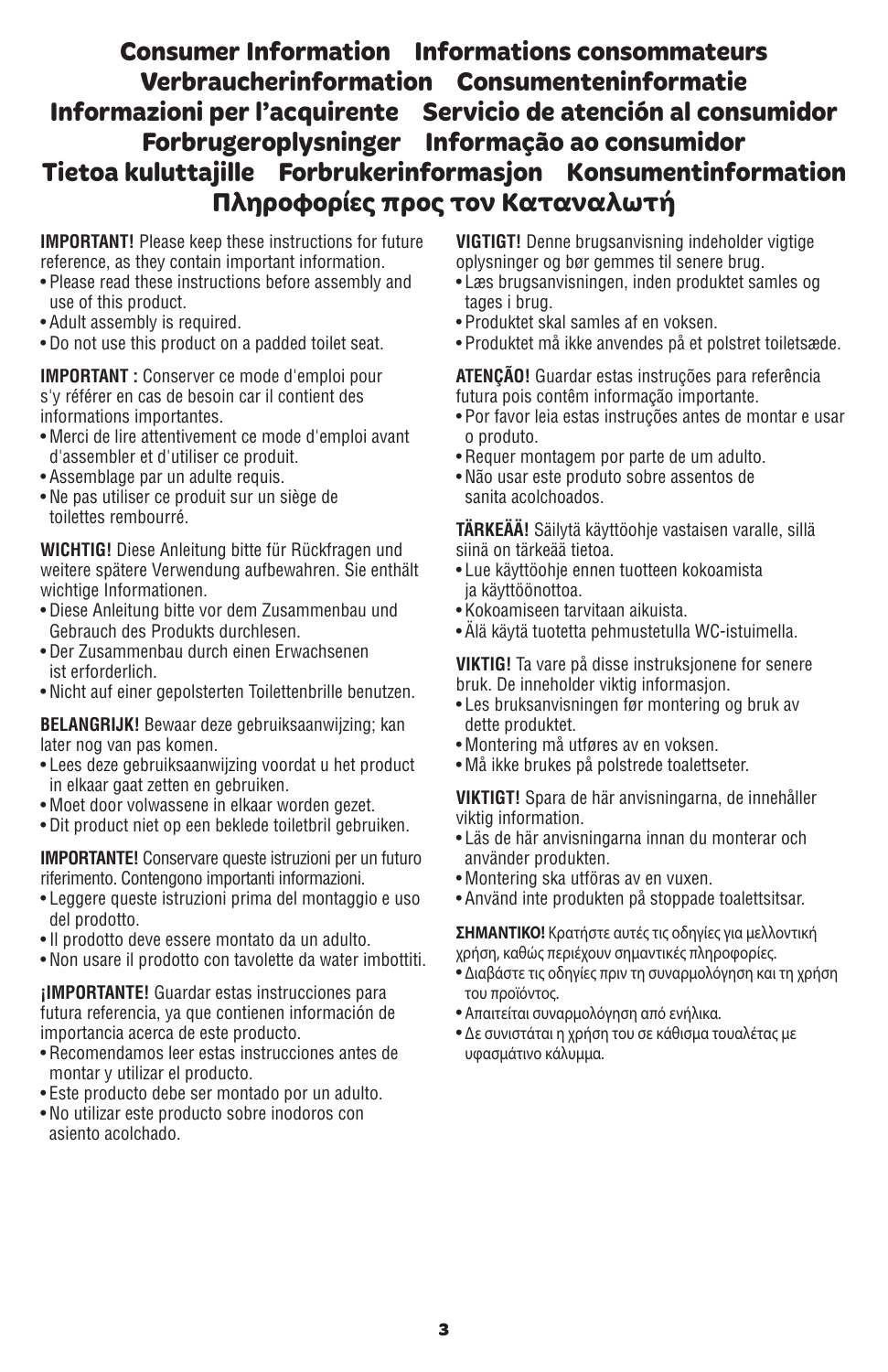**One-Time Assembly Assemblage définitif Einmaliger Zusammenbau Eenmalige montage Montaggio da eseguire una sola volta Esta parte del orinal ha sido diseñada para montarla la primera vez que se usa y posteriormente guardarla montada. Engangssamling Montagem definitiva Kokoaminen (tehdään vain kerran) Montering Engångsmontering Η Συναρμολόγηση Γίνεται Μία Φορά**



• "**Snap**" the handle into the potty ring sockets. **Hint:** The handle is designed to fit one way. If it does not seem to fit, turn it around and try again.

• **Emboîter** la poignée dans les cavités du siège d'apprentissage.

**Remarque :** la poignée est conçue pour être insérée dans un seul sens. Si elle ne semble pas s'insérer correctement, la tourner et essayer à nouveau.

• Stecken Sie den Griff in die Fassungen des Toilettensitzes, und lassen Sie ihn **einrasten**. **Hinweis:** Der Griff passt nur auf eine Art in den Toilettensitz. Passt er nicht, muss er umgedreht werden.

• **Klik** het handvat vast in de gaatjes van de toiletbril. **Tip:** Het handvat past maar op één manier. Als het niet past, moet u het omdraaien en het nogmaals proberen.

• **Agganciare** l'impugnatura alle aperture del riduttore per WC.

**Nota:** L'impugnatura può essere inserita in un solo verso. Se non dovesse agganciarsi, girarla e riprovare.

• **Encajar** el asa en las muescas del aro.

**Atención:** el asa ha sido diseñada para encajar de una sola manera. De modo que, si no encaja a la primera, recomendamos darle la vuelta y volverlo a intentar.

• "**Klik**" håndtaget fast i holderne i potteringen. **Tip:** Håndtaget kan kun sættes fast på én måde. Hvis det ikke passer, skal du vende det om og prøve igen.

• **Encaixar** a pega do redutor nos orifícios. **Atenção:** A pega foi concebida para encaixar de uma forma. Se não encaixar, virá-la ao contrário e tentar de novo.

• **Napsauta** kahva pottarenkaan koloihin. **Vinkki:** Kahva on suunniteltu sopimaan vain yhdellä tavalla. Ellei se näytä sopivan, käännä se ja yritä uudelleen.

• **Klikk** håndtaket på plass i åpningene på toalettsetet. **Tips:** Håndtaket passer bare én vei. Hvis det ikke ser ut til å passe, snur du det og prøver igjen.

• "**Snäpp**" fast handtaget i urtagen på pottringen. **Tips:** Handtaget går bara att sätta fast på ett sätt. Om det inte verkar passa, vänd på det och försök igen.

• "**Ασφαλίστε**" τη λαβή στις εσοχές που βρίσκονται στο κάθισμα. **Σημαντικό:** Η λαβή είναι σχεδιασμένη για να προσαρμόζεται με ένα μόνο τρόπο. Εάν δεν προσαρμόζεται, γυρίστε την ανάποδα και προσπαθήστε ξανά.

**4**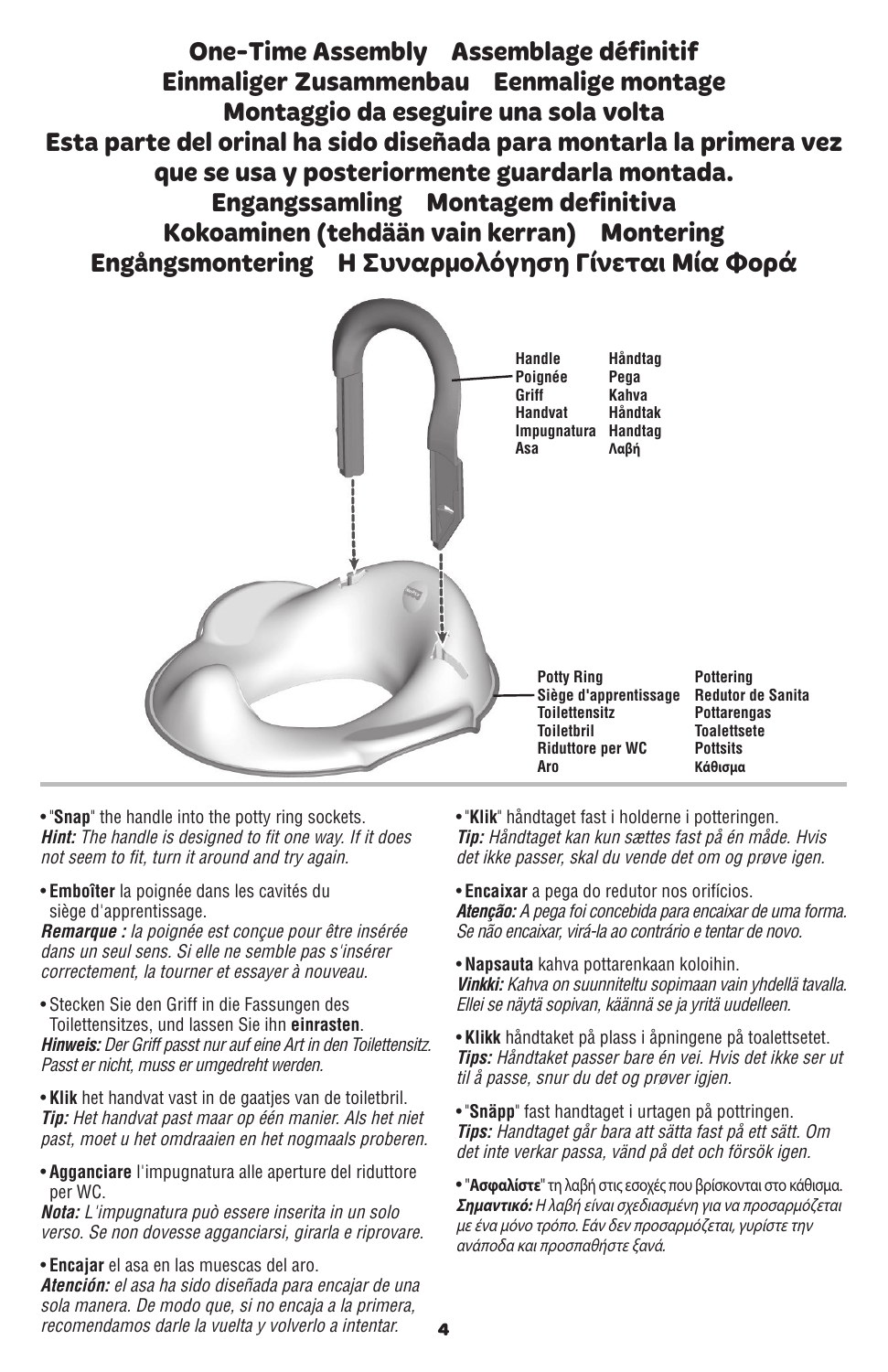**Storage & Care Rangement et entretien Aufbewahrung und Pflege Opbergen & Onderhoud Come riporre il prodotto e cura Almacenaje y mantenimiento del producto Opbevaring og vedligeholdelse Arrumação e Manutenção Säilytys ja hoito Oppbevaring og vedlikehold Förvaring och skötsel Αποθήκευση & Φροντίδα**



- Carefully lift the tank cover on your toilet and clip the storage hook to the edge of the tank. Carefully lower the tank cover.
- Hang the potty ring from the storage hook when not in use.
- To clean, wipe with a mild soap and water solution. If desired, a solution of household disinfectant can also be used. Rinse with clean water to remove soap residue.
- Soulever doucement le couvercle du réservoir des toilettes et accrocher le crochet de rangement au bord du réservoir. Reposer doucement le couvercle du réservoir.
- Accrocher le siège d'apprentissage au crochet lorsqu'il n'est pas utilisé.
- Pour le nettoyer, l'essuyer avec un chiffon propre légèrement imbibé d'eau savonneuse. Au besoin, un désinfectant domestique peut aussi être utilisé. Rincer avec de l'eau propre pour enlever tout résidu de savon.



- Heben Sie die Abdeckung des Spülkastens Ihrer Toilette vorsichtig an, und befestigen Sie den Aufbewahrungshaken am Rand des Spülkastens. Legen Sie die Abdeckung vorsichtig wieder auf den Spülkasten.
- Hängen Sie den Toilettensitz an den Aufbewahrungshaken, wenn er nicht gebraucht wird.
- Wischen Sie den Toilettensitz zum Reinigen mit einer milden Seifenlösung ab. Falls gewünscht, kann zudem ein haushaltsübliches Desinfektionsmittel verwendet werden. Spülen Sie den Toilettensitz mit sauberem Wasser ab, um etwaige Seifenreste zu entfernen.
- Voorzichtig het deksel van uw stortbak optillen en de opberghaak aan de stortbakrand hangen. Vervolgens het deksel voorzichtig laten zakken.
- Toiletbril aan de opberghaak hangen als hij niet wordt gebruikt.
- Schoonmaken met een mild sopje. Desgewenst kunt u het product schoonmaken met een gewoon schoonmaakmiddel. Schoonspoelen met kraanwater om zeepresten te verwijderen.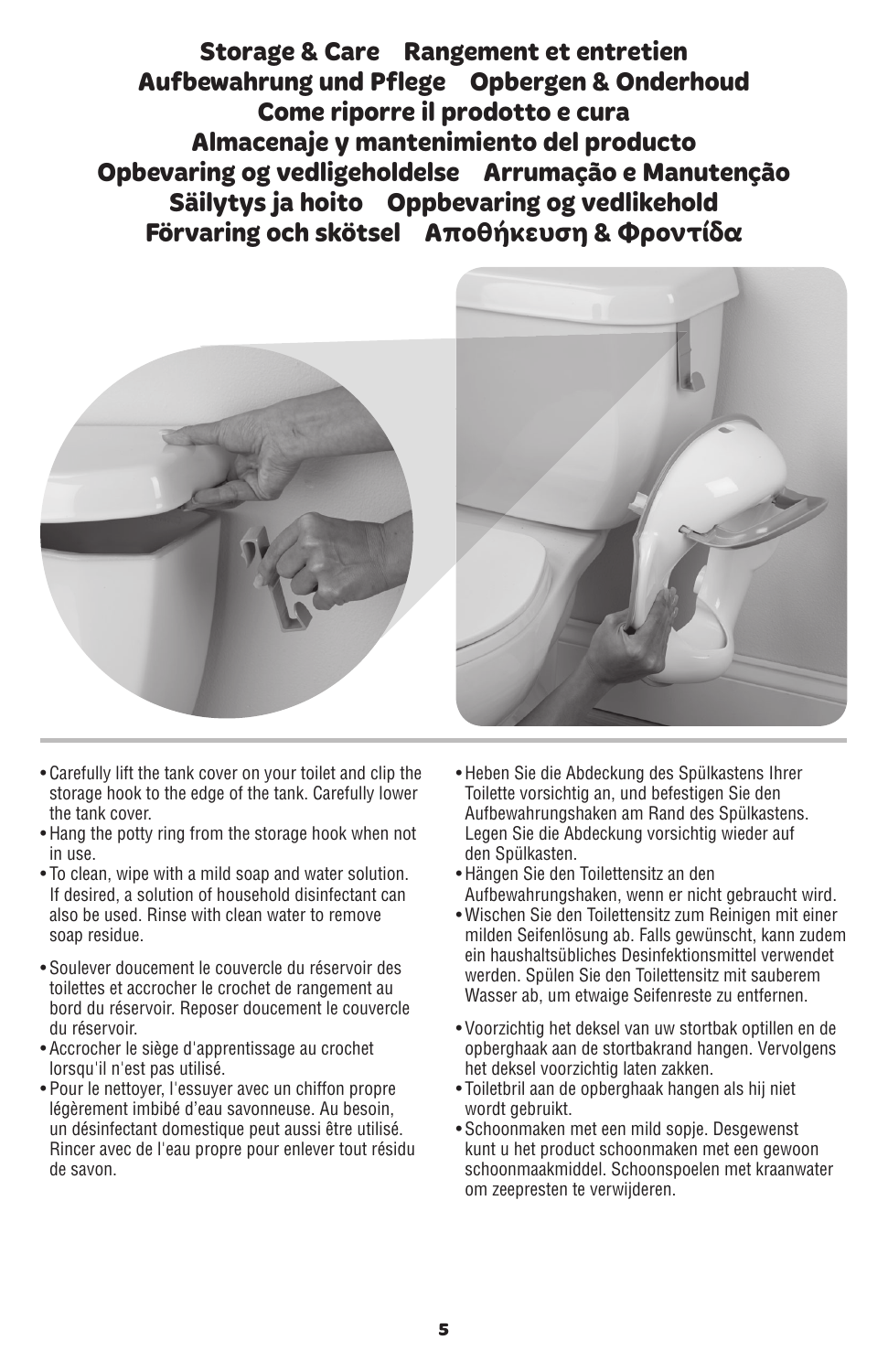- Sollevare delicatamente il coperchio della cassetta del wc domestico e fissare il gancio al bordo della cassetta. Chiudere delicatamente il coperchio della cassetta.
- Appendere il riduttore per WC al gancio quando non viene utilizzato.
- Passare il riduttore con un panno umido e sapone neutro per pulirlo. È possibile usare anche un disinfettante domestico se lo si desidera. Risciacquare con acqua per rimuovere ogni residuo di sapone.
- Con cuidado, levantar la tapa de la cisterna del inodoro, colgar el gancho en el extremo de la cisterna y volver a taparla.
- Colgar el aro del gancho cuando no se utilice.
- Limpiarlo con agua y un detergente neutro. También puede usarse un producto desinfectante doméstico disuelto en agua. Para eliminar los residuos de detergente, aclarar con agua.
- Løft forsigtigt låget på toilettets cisterne og sæt opbevaringskrogen fast på cisternens kant. Sæt låget på cisternen fast igen.
- Hæng potteringen på opbevaringskrogen, når den ikke bruges.
- Produktet kan rengøres med en klud opvredet i mildt sæbevand. Du kan evt. også bruge et almindeligt desinfektionsmiddel. Skyl efter med rent vand for at fierne evt. sæberester.
- Cuidadosamente, levantar a tampa do autoclismo e prender o gancho na borda do autoclismo. Voltar a fechar a tampa com cuidado.
- Pendurar o redutor no gancho quando não está a ser usado.
- Para limpar, passar com um pano limpo humedecido numa solução de água e sabão. Se necessário, também pode ser usado um desinfetante doméstico. Enxaguar com água limpa para remover os resíduos de sabão.
- Nosta varovasti WC-istuimen säiliön kantta ja kiinnitä säilytyskoukku säiliön reunaan. Laske säiliön kansi varovasti alas.
- Kun pottarengas ei ole käytössä, ripusta se säilytyskoukkuun.
- Pyyhi puhtaaksi miedolla pesuaineliuoksella kostutetulla pyyhkeellä. Halutessasi voit käyttää myös kotitalouskäyttöön tarkoitettua desinfiointiainetta. Huuhtele pesuaine pois puhtaalla vedellä.
- Løft forsiktig av lokket på toalettsisternen og hekt fast opphengskroken over kanten på sisternen. Sett forsiktig lokket på plass igjen.
- Heng opp toalettsetet i opphengskroken når det ikke er i bruk.
- Rengjøres ved å tørke over med mildt såpevann. Om ønskelig kan du også bruke et desinfiseringsmiddel til husholdningsbruk. Skyll vekk såperester med rent vann.
- Lyft försiktigt locket på din toaletts bakre del och kläm fast förvaringskroken på sidan av den bakre delen som på bilden. Sänk försiktigt ner locket på den bakre delen.
- Häng pottringen på förvaringskroken när den inte används.
- Rengör med milt rengöringsmedel och vatten. Vid behov, kan även ett desinficerande medel för hushåll användas. Skölj av med rent vatten för att ta bort rester.
- Σηκώστε προσεκτικά το καπάκι από το καζανάκι της τουαλέτας σας και κρεμάστε τον γάντζο στην άκρη του. Κλείστε προσεκτικά το καπάκι.
- Κρεμάστε το κάθισμα στον γάντζο όταν δεν το χρησιμοποιείτε.
- Καθαρίστε το με νερό και σαπούνι. Εάν επιθυμείτε, μπορείτε να χρησιμοποιήσετε κάποιο απορρυπαντικό. Ξεπλύνετε με νερό, ώστε να απομακρύνετε τα υπολείμματα.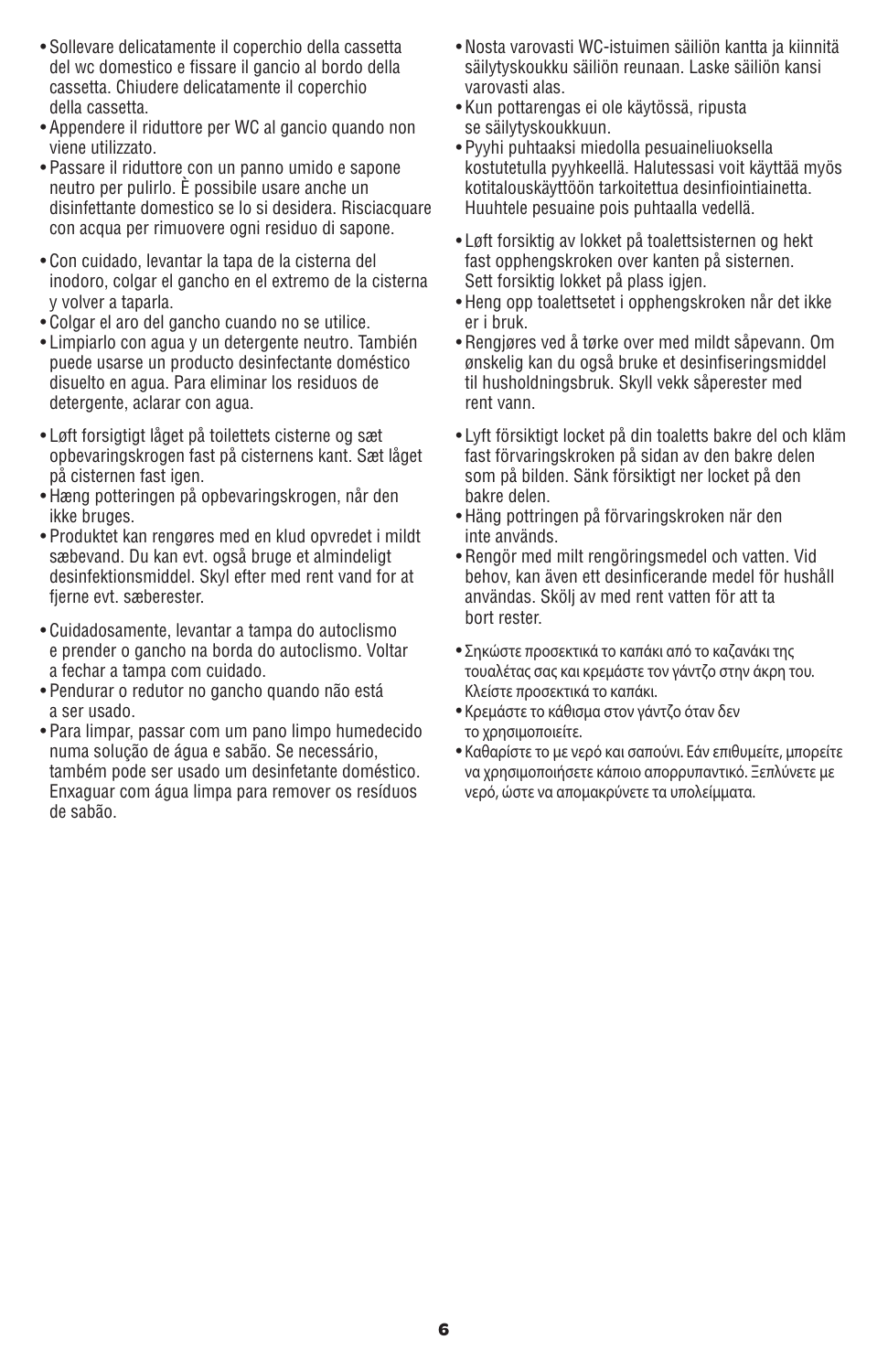**Training Seat Siège d'apprentissage Übungssitz Oefentoiletbril Riduttore per WC Asiento de aprendizaje Trænesæde Redutor Harjoitusistuin Treningssete Träningssits Εκπαιδευτικό Καθισματάκι**



- Make sure your regular toilet seat is down. At an angle, fit the front pegs on the potty ring under the front edge of the toilet seat.
- Push down on the handle to attach the back end of the potty ring.
- S'assurer que le siège des toilettes est baissé. De biais, insérer les languettes sur le devant du siège d'apprentissage sous le rebord du siège des toilettes.
- Pousser sur la poignée pour enclencher l'arrière du siège d'apprentissage.
- Achten Sie darauf, dass die normale Toilettenbrille nach unten geklappt ist. Halten Sie den Toilettensitz schräg, und stecken Sie die vorn am Sitz befindlichen Stifte unter den vorderen Rand der Toilettenbrille.
- Drücken Sie den Griff herunter, um das hintere Ende des Toilettensitzes zu befestigen.
- Doe de gewone toiletbril naar beneden. Steek de voorste palletjes van de toiletbril schuin onder de voorkant van uw gewone toiletbril.
- Druk op het handvat om de achterkant van de toiletbril vast te maken.
- Assicurarsi che la tavoletta del water sia abbassata. Inclinando, fissare i perni frontali del riduttore per WC sotto il bordo frontale della tavoletta del WC.
- Premere l'impugnatura per agganciare l'estremità posteriore del riduttore per WC.
- Para colocar el asiento de aprendizaje en el inodoro, la tapa del mismo debe estar bajada. Con el aro inclinado, encajar las clavijas delanteras de este por debajo del extremo delantero del inodoro.
- Bajar el aro por el asa para encajar la parte posterior de este.
- Sørg for, at det store toiletsæde er slået ned. Hold potteringen på skrå, og før de forreste tappe på potteringen ind under toiletsædets forreste kant.
- Tryk ned på håndtaget for at fastgøre potteringens bagerste del.
- Certifique-se de que o assento da sua sanita está em baixo. Na diagonal, inserir os pinos frontais do redutor por debaixo da extremidade frontal da sanita.
- Pressionar a alavanca para prender a parte de trás do redutor.
- Varmista, että oikean WC-istuimen rengas on alhaalla. Pidä pottarengasta vinossa ja sovita sen etuosan tapit WC-istuimen etureunan alle.
- Kiinnitä pottarenkaan takaosa paikalleen painamalla kahvasta.
- Pass på at det vanlige toalettsetet ligger nede. Sett tappene på toalettsetet på skrå inn under fremre kant av det vanlige toalettsetet.
- Skyv ned håndtaket for å feste baksiden av toalettsetet.
- Kontrollera att toalettsitsen på den stora toaletten är nedfälld. Håll pottringen vinklad och sätt pottringens främre flikar under den främre kanten av toalettsitsen.
- Tryck ner handtaget för att sätta fast den bakre delen av pottringen.
- Βεβαιωθείτε πρώτα ότι έχετε κατεβάσει το κάλυμμα της τουαλέτας. Υπό γωνία, προσαρμόστε τις μπροστινές προεξοχές του καθίσματος κάτω από το μπροστινό μέρος του καλύμματος της λεκάνης
- Πιέστε τη λαβή προς τα κάτω για να προσαρμόσετε το πίσω μέρος από το κάθισμα.